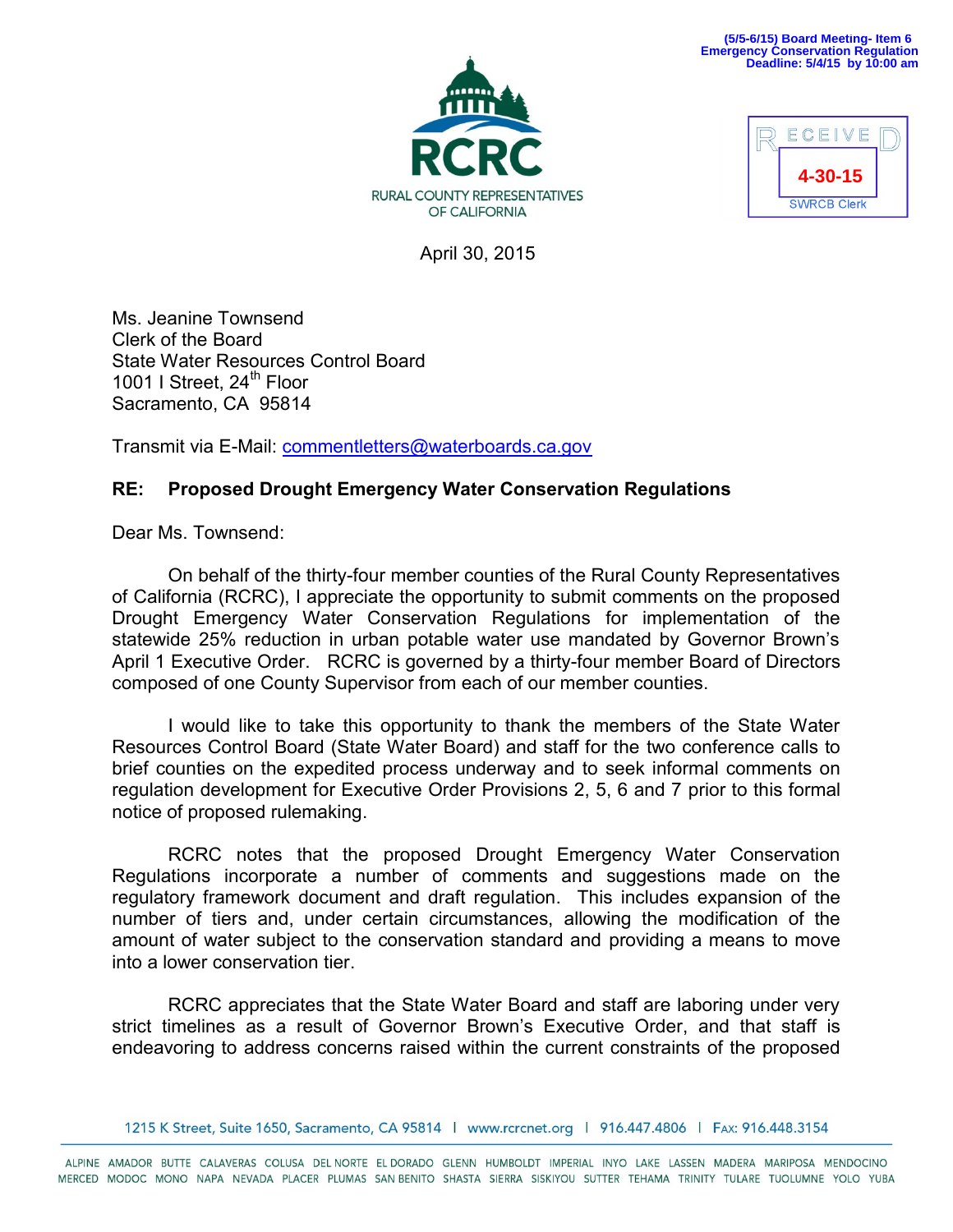Ms. Jeanine Townsend Proposed Drought Emergency Water Conservation Regulations April 30, 2015 Page 2

deadlines i.e. formal notice of proposed rulemaking on April 28<sup>th</sup> and State Water Board hearing and adoption on May 5<sup>th.</sup>

RCRC understands that the Drought Emergency Water Conservation Regulations are intended to be a short-term response (270 days) to the drought, however there is the potential for long-term impact. The issue of "fairness" has been brought up repeatedly in response to the proposed use of R-GPCD without consideration of other relevant factors such as climate, population density, etc. Fairness clearly will be difficult, if not impossible, to address in the emergency regulations given the proposed timeline. Given this reality, RCRC urges the State Water Board to include in the regulations a process to allow for exceptions when there are extenuating circumstances.

The April 28 Fact Sheet requests feedback on whether the conservation framework should be modified to double the number of tiers and use two percent increments instead of four percent. RCRC agrees that this change would provide further refinement for water suppliers that find themselves on one side or the other of a tier, but it does not remedy the fundamental problem previously identified - the proposed use of R-GPCD without consideration of other relevant factors.

As noted earlier, the proposed regulation provides certain limited exceptions under which a water supplier may apply for inclusion in the four percent tier. The Fact Sheet requests feedback on whether the regulation should allow water suppliers whose supplies include groundwater to apply for inclusion in the four percent reserve tier if it can be demonstrated that they have a minimum of four years of supply, do not rely on imported water, and their groundwater supplies recharge naturally. RCRC supports additional flexibility in the regulations for those areas of the state that have a sufficient water supply, but we cannot express an opinion on the specific criteria proposed for lack of data upon which to base an opinion.

Section 864 (a) (8) would prohibit "the irrigation with potable water outside of newly constructed homes and buildings in a manner inconsistent with regulations or other requirements established by the California Building Standards Commission" (Commission). RCRC had previously commented on Section 864 (a) (8) during the informal comment period suggesting that to facilitate enforcement and to avoid confusion that the regulation specify at what point in the construction/permitting process this new prohibition would apply. With the addition of the Commission to (a) (8) is it the intent of the State Water Board that the Commission would make this determination?

RCRC had also previously commented on Section 864 (c), suggesting that the language be clarified so that the public would have a clearer understanding of what prohibitions apply to them as failure to comply, in addition to any other applicable civil or criminal penalties, is an infraction punishable by a fine of up to five hundred dollars